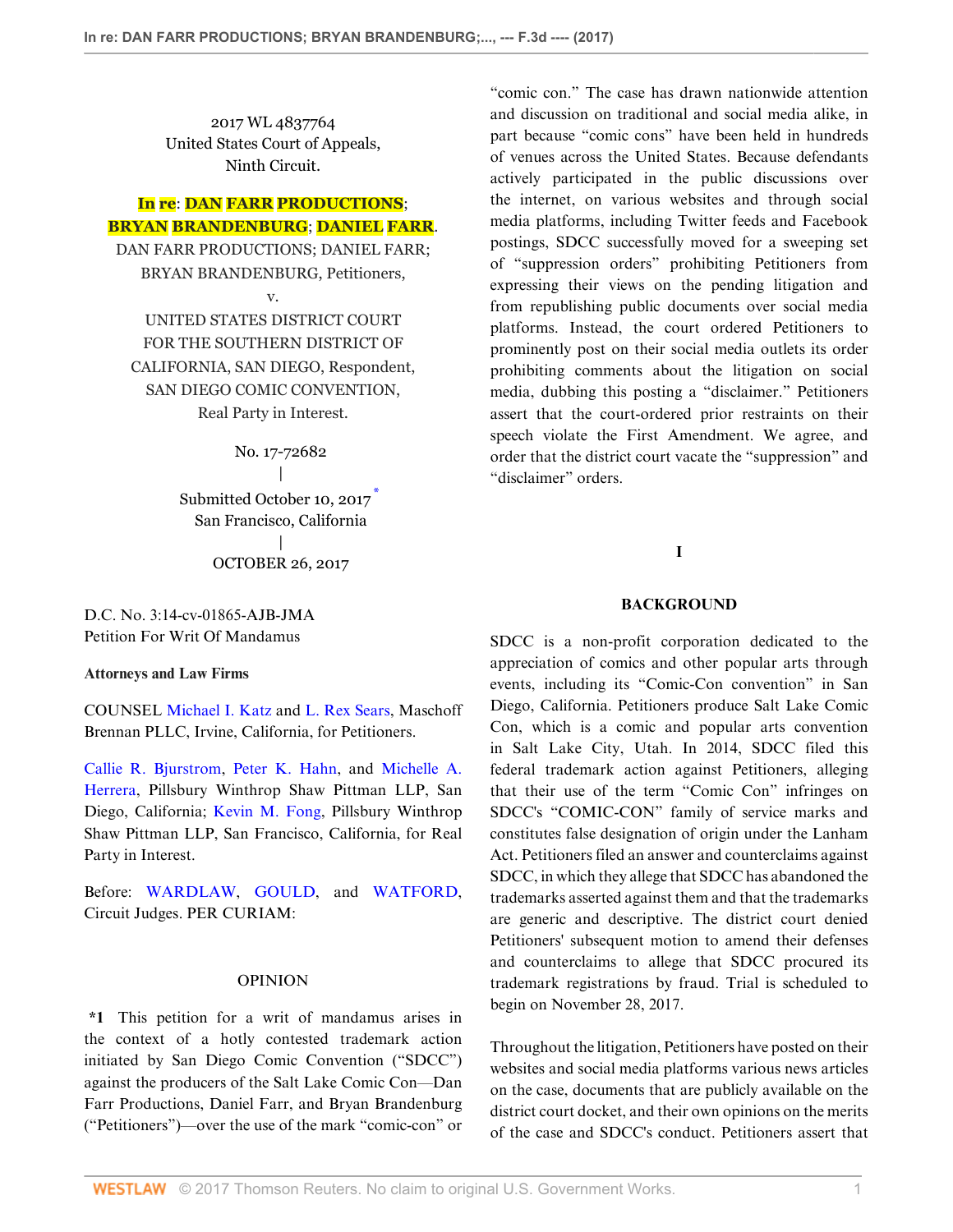they are seeking moral and material support from comic fans everywhere who also use the term "comic con," and that the target audience of their speech is "people *outside* the venue, where the litigation's effects will be most felt."

On July 6, 2017, SDCC moved the district court for a "protective order" to prohibit Petitioners from making public statements prior to and during trial on certain topics relevant to the merits of the case. SDCC argued that Petitioners' objective is to "taint[ ] the jury pool" and "win this case in the court of public opinion." In support of its motion, SDCC submitted evidence of Petitioners' numerous social media posts that express their opinions on the merits of the case and user responses thereto; two of Petitioners' press releases, one of which "boast[s] they have secured more than 200,000 media articles reporting on the case" and "claim[s] the majority are overwhelmingly favorable to [Petitioners'] case"; pages from Petitioners' website with links to news articles on the case and documents filed in the district court; and one 2014 online magazine article that quoted Petitioner Brandenburg.

**\*2** The district court granted the motion in part, concluding that Petitioners' comments, posts, and actions were threatening SDCC's constitutional right to a fair trial. The order prohibits Petitioners from commenting on "topics that relate to":

(3) Any statement that accuses, suggests, implies, or states that SDCC lied and/or committed fraud (other than in documents to be filed with the Court);

(4) Any statement about the genericness of the term comic con (other than in documents to be filed with the Court);

(5) Any statement about whether the term comic con is descriptive (other than in documents to be filed with the Court);

(6) Any statement about whether SDCC abandoned any trademark rights (other than in documents to be filed with the Court).

The order also states that if Petitioners "post, share, publish, or link public documents that relate to this case ... they are ORDERED to publicize the documents in full or share a link to the full document," and may not enhance postings with "any comments, opinions, editorials or conclusions that relate to the foregoing statements that

<span id="page-1-0"></span>have been deemed suppressed." Finally, the order requires Petitioners to prominently post a disclaimer describing its requirements on their "website, social media site, and any print or broadcast advertisement or press release that makes reference to San Diego Comic Con or this dispute." The mandated disclaimer is to state that the district court "has ordered that no editorial comments, opinions, or conclusions about the litigation may be made on social media and that no highlights or summaries of the status of the proceedings or the evidence presented will be made on social media."

SDCC then requested contempt sanctions for Petitioners' alleged violation of the order. The district court found Petitioners were not in contempt of court, but nevertheless entered a sanctions order that further restricted Petitioners' speech by prohibiting "all references to the pending litigation, except the disclaimer ordered by the Court, on [Petitioners'] websites and social media." Further, the district court prohibited Petitioners from republishing any publicly available documents about the case, including documents publicly filed in the district court. *See* September 21, 2017 Hearing Transcript at 108:19–21 ("[N]ow I'm basically saying you post no documents about the issues in the case–no comment, no postings."). The district court also ordered Petitioners to pay all costs and fees associated with the contempt motion.

# **II**

<span id="page-1-1"></span>The orders at issue are unconstitutional prior restraints on speech. $\frac{2}{3}$  $\frac{2}{3}$  $\frac{2}{3}$  They prohibit speech that poses neither a clear and present danger nor a serious and imminent threat to SDCC's interest in a fair trial. The wellestablished doctrines on jury selection and the court's inherent management powers provide an alternative, less restrictive, means of ensuring a fair trial. [3](#page-4-3) *[Levine v. U.S.](http://www.westlaw.com/Link/Document/FullText?findType=Y&serNum=1985131854&pubNum=0000350&originatingDoc=Ie8ff7840baab11e7b38a81315a4346f0&refType=RP&fi=co_pp_sp_350_595&originationContext=document&vr=3.0&rs=cblt1.0&transitionType=DocumentItem&contextData=(sc.Search)#co_pp_sp_350_595) Dist. Court*[, 764 F.2d 590, 595 \(9th Cir. 1985\)](http://www.westlaw.com/Link/Document/FullText?findType=Y&serNum=1985131854&pubNum=0000350&originatingDoc=Ie8ff7840baab11e7b38a81315a4346f0&refType=RP&fi=co_pp_sp_350_595&originationContext=document&vr=3.0&rs=cblt1.0&transitionType=DocumentItem&contextData=(sc.Search)#co_pp_sp_350_595); *see also [Org.](http://www.westlaw.com/Link/Document/FullText?findType=Y&serNum=1971127069&pubNum=0000780&originatingDoc=Ie8ff7840baab11e7b38a81315a4346f0&refType=RP&fi=co_pp_sp_780_419&originationContext=document&vr=3.0&rs=cblt1.0&transitionType=DocumentItem&contextData=(sc.Search)#co_pp_sp_780_419) [for a Better Austin v. Keefe](http://www.westlaw.com/Link/Document/FullText?findType=Y&serNum=1971127069&pubNum=0000780&originatingDoc=Ie8ff7840baab11e7b38a81315a4346f0&refType=RP&fi=co_pp_sp_780_419&originationContext=document&vr=3.0&rs=cblt1.0&transitionType=DocumentItem&contextData=(sc.Search)#co_pp_sp_780_419)*, 402 U.S. 415, 419 (1971).

# <span id="page-1-2"></span>**A**

**\*3** Petitioners' speech does not constitute a serious and imminent threat to SDCC's right to a fair trial. A prior restraint to ensure a fair trial is permissible "only if its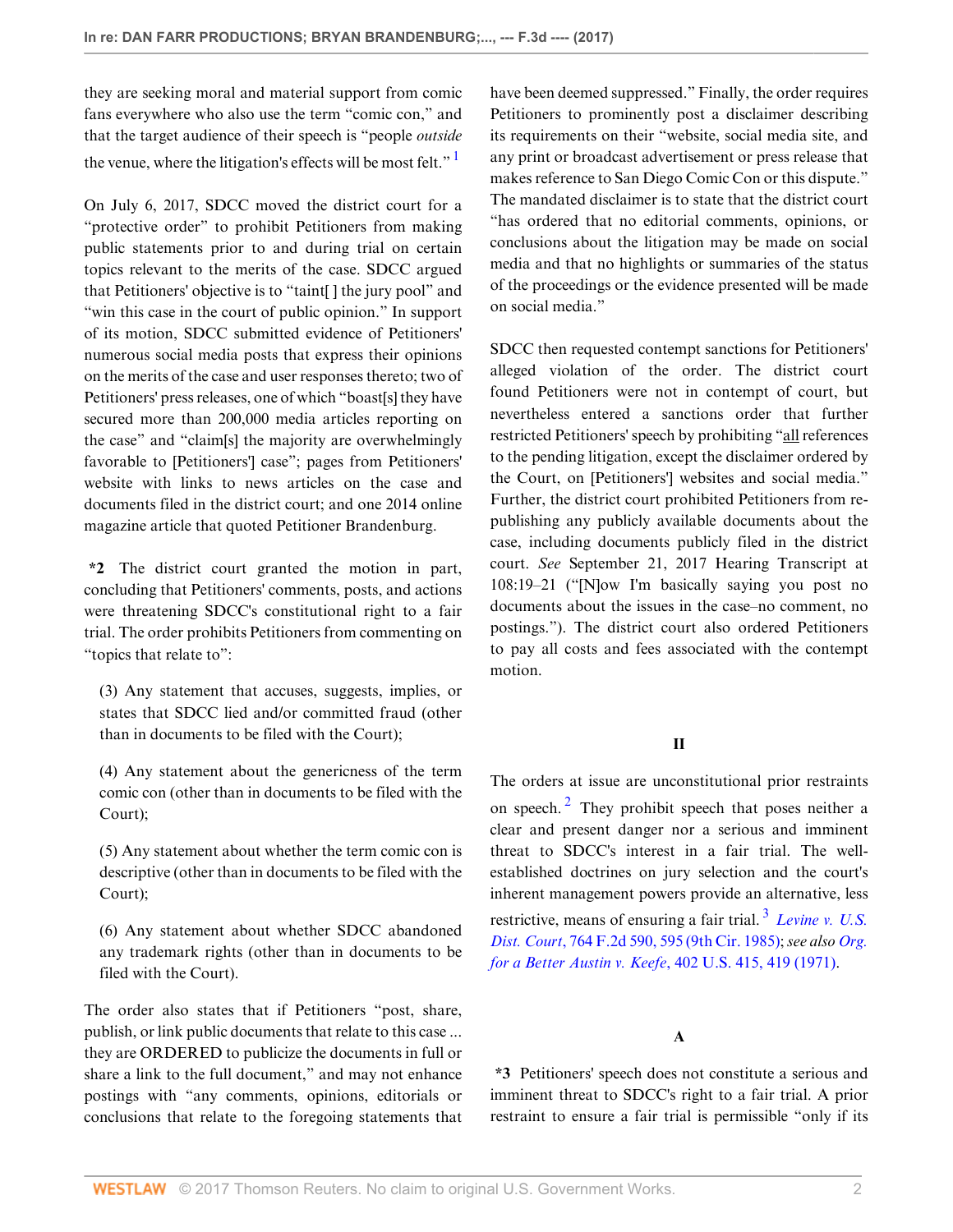absence would prevent securing twelve jurors who could, with proper judicial protection, render a verdict based only on the evidence admitted during trial." *[Hunt v. Nat'l](http://www.westlaw.com/Link/Document/FullText?findType=Y&serNum=1989048993&pubNum=0000350&originatingDoc=Ie8ff7840baab11e7b38a81315a4346f0&refType=RP&fi=co_pp_sp_350_295&originationContext=document&vr=3.0&rs=cblt1.0&transitionType=DocumentItem&contextData=(sc.Search)#co_pp_sp_350_295) Broad. Co.*[, 872 F.2d 289, 295 \(9th Cir. 1989\)](http://www.westlaw.com/Link/Document/FullText?findType=Y&serNum=1989048993&pubNum=0000350&originatingDoc=Ie8ff7840baab11e7b38a81315a4346f0&refType=RP&fi=co_pp_sp_350_295&originationContext=document&vr=3.0&rs=cblt1.0&transitionType=DocumentItem&contextData=(sc.Search)#co_pp_sp_350_295) (citing *[Nebraska Press Ass'n v. Stuart](http://www.westlaw.com/Link/Document/FullText?findType=Y&serNum=1976142442&pubNum=0000780&originatingDoc=Ie8ff7840baab11e7b38a81315a4346f0&refType=RP&fi=co_pp_sp_780_569&originationContext=document&vr=3.0&rs=cblt1.0&transitionType=DocumentItem&contextData=(sc.Search)#co_pp_sp_780_569)*, 427 U.S. 539, 569 (1976)).

The district court found that standard was met because of the reach of the internet. It found that Petitioners through their "range of online networks would reach an extensive amount of people" because "Brandenburg's Twitter feed has more than 5,200 followers, the Salt Lake Comic Con Twitter feed has more than 30,000 followers, there have been more than 200,000 media articles reporting on the instant case, and in 2014 Salt Lake Comic Con had more than 120,000 attendees." It concluded that the jury "venire is being influenced through social media dialogue" in which Petitioners express "their opinions on the merits of this case," giving nine examples of Facebook comments responding to Brandenburg's posts that expressed support for Petitioners' litigation position.

<span id="page-2-0"></span>However, there is no causal link between the numbers of social media participants and the district court's conclusion that Petitioners' speech will preclude the seating of an impartial jury. The district court draws prospective jurors from a list of approximately 1.75 million registered voters in San Diego and Imperial Counties.<sup>[4](#page-4-4)</sup> Simply stated, there is no evidence connecting the scope of Petitioners' speech with the relevant jury pool. SDCC has presented no evidence as to how many, if any, of the approximately 35,200 Twitter followers are registered voters in San Diego and Imperial Counties and how many, if any, of the 120,000 attendees of the 2014 Salt Lake Comic Con in Utah are even possibly members of the current San Diego-area jury pool. Even were we to hypothetically and implausibly assume that each Twitter follower and 2014 Salt Lake Comic Con attendee is a registered voter in San Diego and Imperial Counties (and that there is no overlap), that group would constitute only approximately 8.9 percent of the relevant jury pool, which is insufficient to demonstrate that twelve unbiased jurors could not be found absent the restraining orders. *See Hunt*[, 872 F.2d at 295](http://www.westlaw.com/Link/Document/FullText?findType=Y&serNum=1989048993&pubNum=0000350&originatingDoc=Ie8ff7840baab11e7b38a81315a4346f0&refType=RP&fi=co_pp_sp_350_295&originationContext=document&vr=3.0&rs=cblt1.0&transitionType=DocumentItem&contextData=(sc.Search)#co_pp_sp_350_295) (where pre-trial broadcast would likely reach slightly more than 20 percent of all adults in the relevant area, "there remain[ed] an extremely large pool of untainted potential jurors from which to draw twelve"); *[Columbia Broad. Sys. v. U.S. Dist. Court](http://www.westlaw.com/Link/Document/FullText?findType=Y&serNum=1984116857&pubNum=0000350&originatingDoc=Ie8ff7840baab11e7b38a81315a4346f0&refType=RP&fi=co_pp_sp_350_1182&originationContext=document&vr=3.0&rs=cblt1.0&transitionType=DocumentItem&contextData=(sc.Search)#co_pp_sp_350_1182)*, [729 F.2d 1174, 1182 \(9th Cir. 1984\)](http://www.westlaw.com/Link/Document/FullText?findType=Y&serNum=1984116857&pubNum=0000350&originatingDoc=Ie8ff7840baab11e7b38a81315a4346f0&refType=RP&fi=co_pp_sp_350_1182&originationContext=document&vr=3.0&rs=cblt1.0&transitionType=DocumentItem&contextData=(sc.Search)#co_pp_sp_350_1182) ("*CBS*") (pretrial broadcast of government surveillance tapes "extremely <span id="page-2-1"></span>unlikely" to produce "community-wide prejudice" in a venue of twelve million people). As for the "200,000 media articles" highlighted by the district court, they were predominantly a *single* article written *in 2014* by the Associated Press and printed in approximately 160,000 papers *world-wide*. There is no evidence of the extent to which the jury pool was exposed to such coverage, which apparently did not even reach the district court judge.  $\frac{5}{2}$  $\frac{5}{2}$  $\frac{5}{2}$ There is also no evidence that any of the Facebook users who expressed support for Petitioners in response to Brandenburg's postings about this case are part of the jury pool, and in any event the record reflects that the total number of such users is insignificant.

**\*4** The district court's analysis also disregarded two critical factors for evaluating the likely effect of pretrial publicity on the jury pool: whether the subject matter of the case is lurid or highly inflammatory, and whether the community from which the jury will be drawn is small and rural, or large, populous, metropolitan, and heterogeneous. *See Hunt*[, 872 F.2d at 294–95](http://www.westlaw.com/Link/Document/FullText?findType=Y&serNum=1989048993&pubNum=0000350&originatingDoc=Ie8ff7840baab11e7b38a81315a4346f0&refType=RP&fi=co_pp_sp_350_294&originationContext=document&vr=3.0&rs=cblt1.0&transitionType=DocumentItem&contextData=(sc.Search)#co_pp_sp_350_294) (citing *[CBS](http://www.westlaw.com/Link/Document/FullText?findType=Y&serNum=1984116857&pubNum=0000350&originatingDoc=Ie8ff7840baab11e7b38a81315a4346f0&refType=RP&fi=co_pp_sp_350_1180&originationContext=document&vr=3.0&rs=cblt1.0&transitionType=DocumentItem&contextData=(sc.Search)#co_pp_sp_350_1180)*, [729 F.2d at 1180](http://www.westlaw.com/Link/Document/FullText?findType=Y&serNum=1984116857&pubNum=0000350&originatingDoc=Ie8ff7840baab11e7b38a81315a4346f0&refType=RP&fi=co_pp_sp_350_1180&originationContext=document&vr=3.0&rs=cblt1.0&transitionType=DocumentItem&contextData=(sc.Search)#co_pp_sp_350_1180)) (the court must examine the capacity of pretrial publicity "to inflame and prejudice the entire community"). Both demonstrate that this case is simply not one of the rare instances in which pretrial publicity mandates prior restraints.

This civil trademark infringement action involves issues that are far more banal than the subject matters of the criminal trials in which pretrial publicity has presented serious constitutional problems. *See, e.g.*, *CBS*[, 729 F.2d](http://www.westlaw.com/Link/Document/FullText?findType=Y&serNum=1984116857&pubNum=0000350&originatingDoc=Ie8ff7840baab11e7b38a81315a4346f0&refType=RP&fi=co_pp_sp_350_1181&originationContext=document&vr=3.0&rs=cblt1.0&transitionType=DocumentItem&contextData=(sc.Search)#co_pp_sp_350_1181) [at 1181](http://www.westlaw.com/Link/Document/FullText?findType=Y&serNum=1984116857&pubNum=0000350&originatingDoc=Ie8ff7840baab11e7b38a81315a4346f0&refType=RP&fi=co_pp_sp_350_1181&originationContext=document&vr=3.0&rs=cblt1.0&transitionType=DocumentItem&contextData=(sc.Search)#co_pp_sp_350_1181) (collecting cases that involved armed robbery, kidnapping, bludgeoning, and murder, and concluding prosecution of prominent defendant for conspiracy to import cocaine was not lurid or highly inflammatory); *Sheppard v. Maxwell*[, 384 U.S. 333, 356, 363 \(1966\)](http://www.westlaw.com/Link/Document/FullText?findType=Y&serNum=1966105028&pubNum=0000780&originatingDoc=Ie8ff7840baab11e7b38a81315a4346f0&refType=RP&fi=co_pp_sp_780_356&originationContext=document&vr=3.0&rs=cblt1.0&transitionType=DocumentItem&contextData=(sc.Search)#co_pp_sp_780_356) (holding that media coverage contributed to due process violation in murder trial that "intrigue[d] and captivate[d] the public fancy to a degree perhaps unparalleled in recent annals"). And, as we have long held, pretrial publicity is less likely to threaten the fairness of trial in a large metropolitan area. *See Hunt*[, 872 F.2d at 295](http://www.westlaw.com/Link/Document/FullText?findType=Y&serNum=1989048993&pubNum=0000350&originatingDoc=Ie8ff7840baab11e7b38a81315a4346f0&refType=RP&fi=co_pp_sp_350_295&originationContext=document&vr=3.0&rs=cblt1.0&transitionType=DocumentItem&contextData=(sc.Search)#co_pp_sp_350_295) (concluding that although double murder trial "may involve lurid or inflammatory subject matter, San Mateo County is the type of populous, heterogeneous metropolitan area where prejudicial publicity is less likely to endanger the defendant's right to a fair trial"); *CBS*[, 729 F.2d at](http://www.westlaw.com/Link/Document/FullText?findType=Y&serNum=1984116857&pubNum=0000350&originatingDoc=Ie8ff7840baab11e7b38a81315a4346f0&refType=RP&fi=co_pp_sp_350_1181&originationContext=document&vr=3.0&rs=cblt1.0&transitionType=DocumentItem&contextData=(sc.Search)#co_pp_sp_350_1181) [1181–82](http://www.westlaw.com/Link/Document/FullText?findType=Y&serNum=1984116857&pubNum=0000350&originatingDoc=Ie8ff7840baab11e7b38a81315a4346f0&refType=RP&fi=co_pp_sp_350_1181&originationContext=document&vr=3.0&rs=cblt1.0&transitionType=DocumentItem&contextData=(sc.Search)#co_pp_sp_350_1181); *[Associated Press v. U.S. Dist. Court](http://www.westlaw.com/Link/Document/FullText?findType=Y&serNum=1983122465&pubNum=0000350&originatingDoc=Ie8ff7840baab11e7b38a81315a4346f0&refType=RP&fi=co_pp_sp_350_1146&originationContext=document&vr=3.0&rs=cblt1.0&transitionType=DocumentItem&contextData=(sc.Search)#co_pp_sp_350_1146)*, 705 F.2d [1143, 1146 \(9th Cir. 1983\)](http://www.westlaw.com/Link/Document/FullText?findType=Y&serNum=1983122465&pubNum=0000350&originatingDoc=Ie8ff7840baab11e7b38a81315a4346f0&refType=RP&fi=co_pp_sp_350_1146&originationContext=document&vr=3.0&rs=cblt1.0&transitionType=DocumentItem&contextData=(sc.Search)#co_pp_sp_350_1146); *see also [Skilling v. United](http://www.westlaw.com/Link/Document/FullText?findType=Y&serNum=2022366723&pubNum=0000780&originatingDoc=Ie8ff7840baab11e7b38a81315a4346f0&refType=RP&fi=co_pp_sp_780_382&originationContext=document&vr=3.0&rs=cblt1.0&transitionType=DocumentItem&contextData=(sc.Search)#co_pp_sp_780_382)*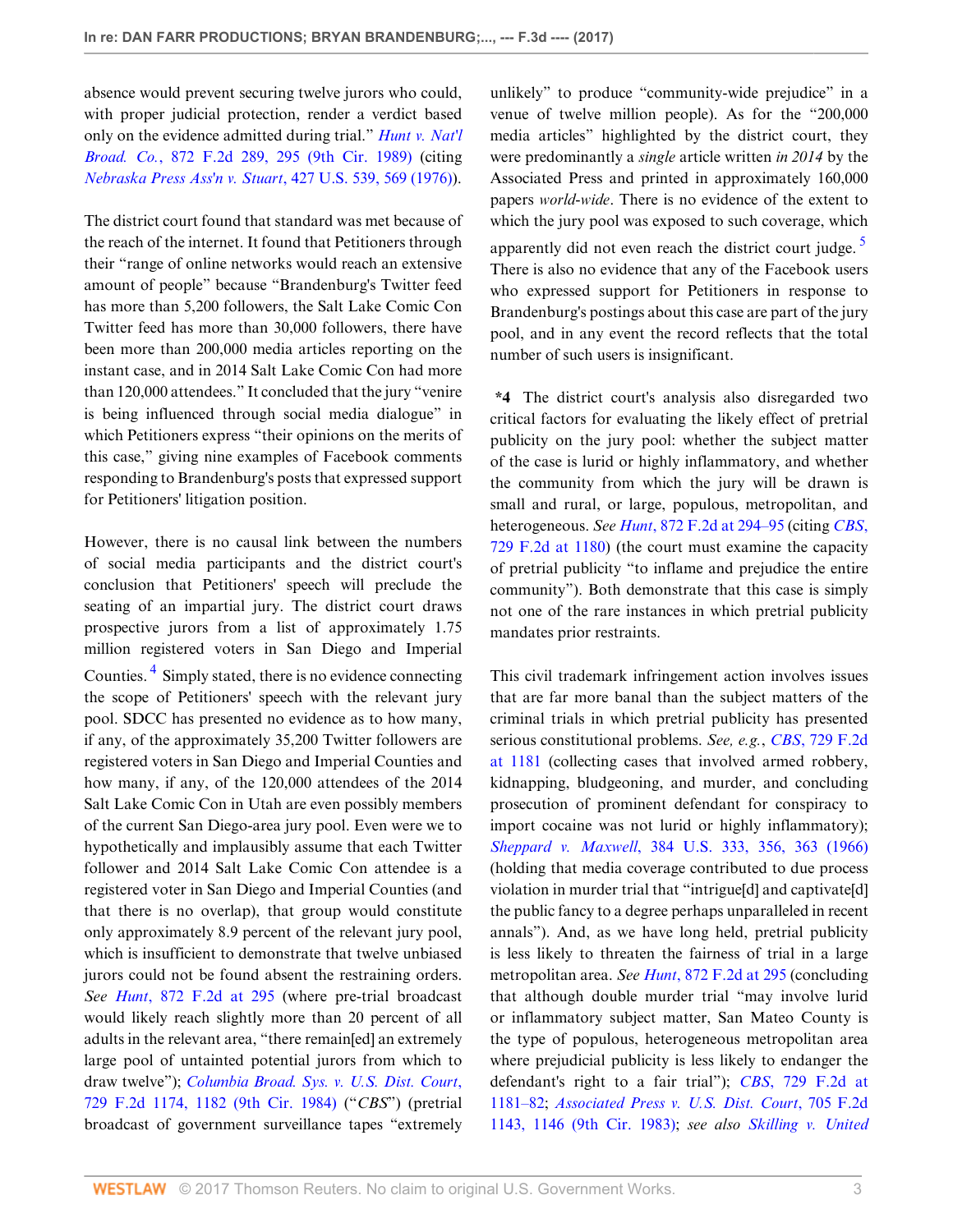*States*[, 561 U.S. 358, 382 \(2010\)](http://www.westlaw.com/Link/Document/FullText?findType=Y&serNum=2022366723&pubNum=0000780&originatingDoc=Ie8ff7840baab11e7b38a81315a4346f0&refType=RP&fi=co_pp_sp_780_382&originationContext=document&vr=3.0&rs=cblt1.0&transitionType=DocumentItem&contextData=(sc.Search)#co_pp_sp_780_382) ("Given this large, diverse pool of potential jurors, the suggestion that 12 impartial individuals could not be empaneled is hard to sustain.").

The district court also erroneously focused on Petitioners' effective use of their First Amendment rights to mobilize sentiment within the community of "Comic Fandom" worldwide. That a handful of passionate supporters engaged with Brandenburg on his Facebook page and the indisputable fact that "the 'Comic Fandom' community is logically inclusive of San Diego comic fans" does not prove that the jury pool—all adult, registered voters in the San Diego and Imperial Counties—was reached, let alone irreparably tainted. Without such an evidentiary demonstration, the prior restraint orders cannot stand.

## **B**

A prior restraint is not the least restrictive means of ensuring a fair trial here. *See Levine*[, 764 F.2d at](http://www.westlaw.com/Link/Document/FullText?findType=Y&serNum=1985131854&pubNum=0000350&originatingDoc=Ie8ff7840baab11e7b38a81315a4346f0&refType=RP&fi=co_pp_sp_350_595&originationContext=document&vr=3.0&rs=cblt1.0&transitionType=DocumentItem&contextData=(sc.Search)#co_pp_sp_350_595) [595](http://www.westlaw.com/Link/Document/FullText?findType=Y&serNum=1985131854&pubNum=0000350&originatingDoc=Ie8ff7840baab11e7b38a81315a4346f0&refType=RP&fi=co_pp_sp_350_595&originationContext=document&vr=3.0&rs=cblt1.0&transitionType=DocumentItem&contextData=(sc.Search)#co_pp_sp_350_595). We have previously approved "voir dire, jury instructions, delay, change of venue or jury sequestration" as appropriate alternatives preferable to censorship. *[Hunt](http://www.westlaw.com/Link/Document/FullText?findType=Y&serNum=1989048993&pubNum=0000350&originatingDoc=Ie8ff7840baab11e7b38a81315a4346f0&refType=RP&fi=co_pp_sp_350_295&originationContext=document&vr=3.0&rs=cblt1.0&transitionType=DocumentItem&contextData=(sc.Search)#co_pp_sp_350_295)*, [872 F.2d at 295–96](http://www.westlaw.com/Link/Document/FullText?findType=Y&serNum=1989048993&pubNum=0000350&originatingDoc=Ie8ff7840baab11e7b38a81315a4346f0&refType=RP&fi=co_pp_sp_350_295&originationContext=document&vr=3.0&rs=cblt1.0&transitionType=DocumentItem&contextData=(sc.Search)#co_pp_sp_350_295); *see also [Nebraska Press](http://www.westlaw.com/Link/Document/FullText?findType=Y&serNum=1976142442&pubNum=0000780&originatingDoc=Ie8ff7840baab11e7b38a81315a4346f0&refType=RP&fi=co_pp_sp_780_564&originationContext=document&vr=3.0&rs=cblt1.0&transitionType=DocumentItem&contextData=(sc.Search)#co_pp_sp_780_564)*, 427 U.S. at [564](http://www.westlaw.com/Link/Document/FullText?findType=Y&serNum=1976142442&pubNum=0000780&originatingDoc=Ie8ff7840baab11e7b38a81315a4346f0&refType=RP&fi=co_pp_sp_780_564&originationContext=document&vr=3.0&rs=cblt1.0&transitionType=DocumentItem&contextData=(sc.Search)#co_pp_sp_780_564).

The district court considered and rejected voir dire, jury instructions, and sequestration. The court found voir dire insufficient because it would entail excluding from the jury all citizens who have read or heard about the case and who keep abreast of current events. <sup>[6](#page-4-6)</sup> But voir dire means nothing of the sort—rather, it screens out "those with *fixed opinions* as to guilt or innocence." *[Nebraska Press](http://www.westlaw.com/Link/Document/FullText?findType=Y&serNum=1976142442&pubNum=0000780&originatingDoc=Ie8ff7840baab11e7b38a81315a4346f0&refType=RP&fi=co_pp_sp_780_564&originationContext=document&vr=3.0&rs=cblt1.0&transitionType=DocumentItem&contextData=(sc.Search)#co_pp_sp_780_564)*, [427 U.S. at 564](http://www.westlaw.com/Link/Document/FullText?findType=Y&serNum=1976142442&pubNum=0000780&originatingDoc=Ie8ff7840baab11e7b38a81315a4346f0&refType=RP&fi=co_pp_sp_780_564&originationContext=document&vr=3.0&rs=cblt1.0&transitionType=DocumentItem&contextData=(sc.Search)#co_pp_sp_780_564) (emphasis added). Similarly, the district court found jury instructions "inadequate" because "the Court cannot run the risk of thinking the jury will do as the Court says." But we and the Supreme Court have repeatedly recognized a rebuttable presumption that juries follow jury instructions. *See, e.g.*, *[Harris v. Rivera](http://www.westlaw.com/Link/Document/FullText?findType=Y&serNum=1981152143&pubNum=0000780&originatingDoc=Ie8ff7840baab11e7b38a81315a4346f0&refType=RP&fi=co_pp_sp_780_346&originationContext=document&vr=3.0&rs=cblt1.0&transitionType=DocumentItem&contextData=(sc.Search)#co_pp_sp_780_346)*, 454 [U.S. 339, 346 \(1981\)](http://www.westlaw.com/Link/Document/FullText?findType=Y&serNum=1981152143&pubNum=0000780&originatingDoc=Ie8ff7840baab11e7b38a81315a4346f0&refType=RP&fi=co_pp_sp_780_346&originationContext=document&vr=3.0&rs=cblt1.0&transitionType=DocumentItem&contextData=(sc.Search)#co_pp_sp_780_346) (per curiam); *[Trillo v. Biter](http://www.westlaw.com/Link/Document/FullText?findType=Y&serNum=2034524666&pubNum=0000506&originatingDoc=Ie8ff7840baab11e7b38a81315a4346f0&refType=RP&fi=co_pp_sp_506_1000&originationContext=document&vr=3.0&rs=cblt1.0&transitionType=DocumentItem&contextData=(sc.Search)#co_pp_sp_506_1000)*, 769 [F.3d 995, 1000 \(9th Cir. 2014\).](http://www.westlaw.com/Link/Document/FullText?findType=Y&serNum=2034524666&pubNum=0000506&originatingDoc=Ie8ff7840baab11e7b38a81315a4346f0&refType=RP&fi=co_pp_sp_506_1000&originationContext=document&vr=3.0&rs=cblt1.0&transitionType=DocumentItem&contextData=(sc.Search)#co_pp_sp_506_1000) The district court failed to identify any reason why that presumption is inappropriate in this case.<sup>[7](#page-4-7)</sup> And the court found sequestration "would not be appropriate as jurors should not have to endure the burden of [Petitioners'] transgressions." But juror inconvenience alone cannot outweigh Petitioners' exercise of fundamental First Amendment rights. [8](#page-4-8)

**\*5** In addition to improperly analyzing each alternative, we note that the district court's logic disqualified alternatives categorically and would justify imposition of prior restraints in almost any situation where an article is written or a statement is made in a public forum. *Cf. Nebraska Press*[, 427 U.S. at 554](http://www.westlaw.com/Link/Document/FullText?findType=Y&serNum=1976142442&pubNum=0000780&originatingDoc=Ie8ff7840baab11e7b38a81315a4346f0&refType=RP&fi=co_pp_sp_780_554&originationContext=document&vr=3.0&rs=cblt1.0&transitionType=DocumentItem&contextData=(sc.Search)#co_pp_sp_780_554) ("[E]ven pervasive, adverse publicity does not inevitably lead to an unfair trial."). In doing so, the district court rejected binding precedent that voir dire, sequestration, and jury instructions *can* be alternatives to prior restraints. *See CBS*[, 729 F.2d at 1182–83.](http://www.westlaw.com/Link/Document/FullText?findType=Y&serNum=1984116857&pubNum=0000350&originatingDoc=Ie8ff7840baab11e7b38a81315a4346f0&refType=RP&fi=co_pp_sp_350_1182&originationContext=document&vr=3.0&rs=cblt1.0&transitionType=DocumentItem&contextData=(sc.Search)#co_pp_sp_350_1182) This record does not demonstrate that those alternatives are unavailable or inappropriate, and any imposition of a prior restraint must be based on *case-specific justifications* for why less extreme measures are not viable alternatives.

# **III**

Unlike other cases involving attorneys or the press, grisly crimes or national security, the district court's orders silence one side of a vigorously litigated, runof-the-mill civil trademark proceeding. The orders ban Petitioners from electronically posting, transmitting, or referencing publicly available documents, in their entirety, even if posted without commentary. And the district court went beyond silencing Petitioners: it mandated that they prominently and ubiquitously articulate a "disclaimer" that, at the very least, incriminates and disparages their previously expressed opinions.

<span id="page-3-0"></span>The orders are simultaneously unmoored from the interest they purport to protect—the integrity of the San Diegoarea jury pool. For example, nothing prohibits Petitioners from contacting and collaborating with San Diego-area media to create newspaper articles, magazine features, or television coverage of the case, and Petitioners would not even have to include the "disclaimer," which is explicitly limited to Petitioners' online activities. Nothing prevents Petitioners from mailing all San Diego-area residents annotated copies of the publicly available filings. And nothing prevents Petitioners from holding press conferences in San Diego at which they discuss the case (while avoiding the specific prohibitions in the first protective order).

<span id="page-3-2"></span><span id="page-3-1"></span>Prior restraints "are the most serious and the least tolerable infringement on First Amendment rights."